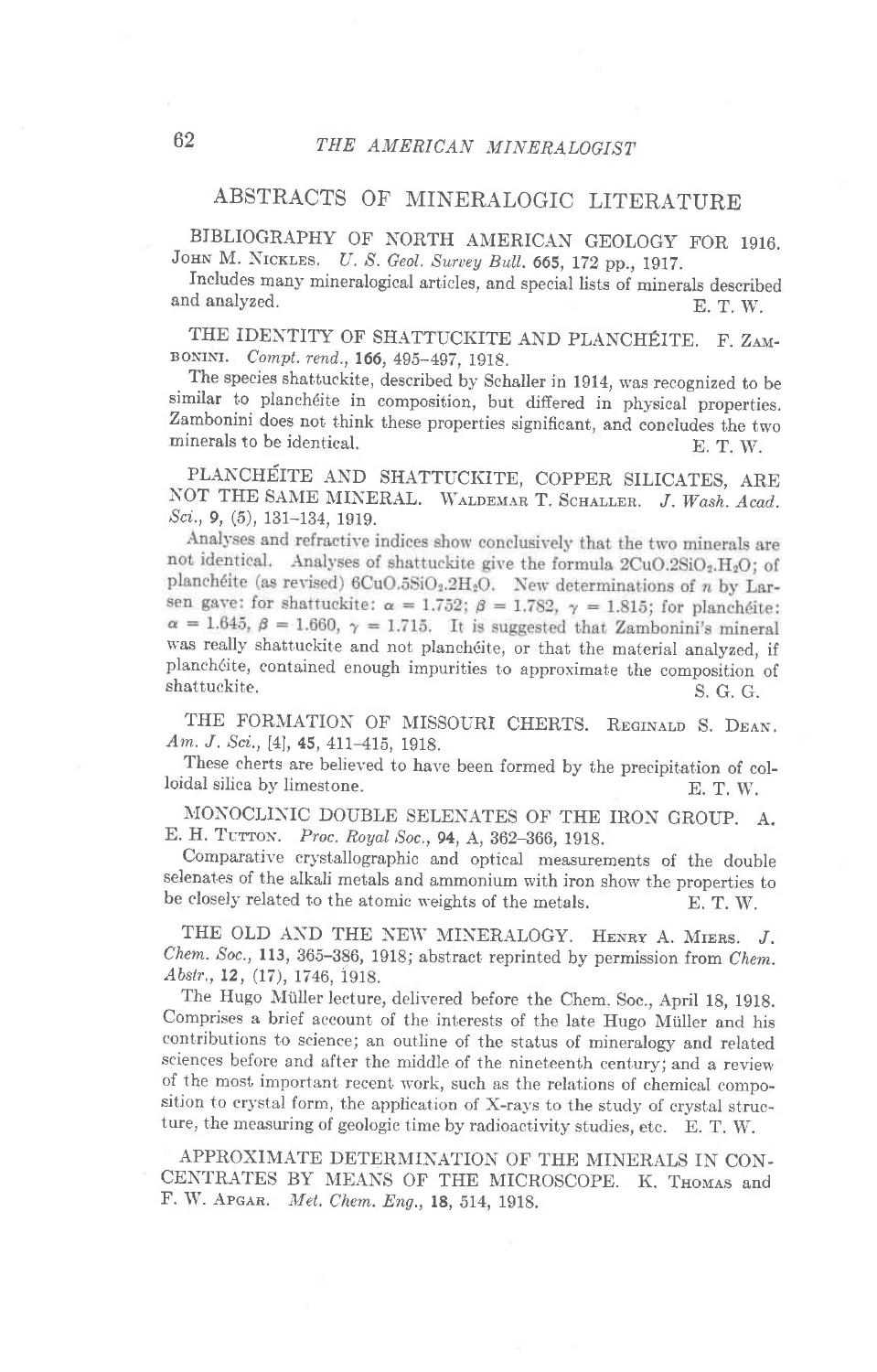A sample of the concentrate is spread out evenly on a microscope slide, and the number of grains of each mineral or group of similar minerals is counted, using a magnification of 30-60 diameters. From the results of several such measurements, taking account of the relative sizes of the various grains, fairly accurate estimates of the amounts present can be obtained. E. T. W.

THE TERNARY SYSTEM MgO-Al<sub>2</sub>O<sub>3</sub>-SiO<sub>2</sub>. G. A. RANKIN and H. E. MERWIN. Am. J. Sci., [4], 45, 301-325, 1918.

The pure constituents were melted together in various proportions, and the compounds formed studied chemically and optically. Six minerals were formed: periclas(ite), MgO, corundum, Al2O<sub>s</sub>, tridymite, SiO<sub>2</sub>, cristobalite, SiO<sub>2</sub>, forsterite, 2MgO.SiO<sub>2</sub>, clinoenstatite, MgO.SiO<sub>2</sub>, spinel, MgO.Al<sub>2</sub>O<sub>3</sub>, sillimanite, Al<sub>2</sub>O<sub>3</sub>.SiO<sub>2</sub>, and cordierite (iolite) which when pure has the definite formula  $2MgO.2Al_2O_3.5SiO_2$  or  $Mg_2Al_4Si_5O_{18}$ . [This formula corresponds to that accepted by Dana, omitting the iron and water. ABSTRACTOR.] Extensive data on the stabilities of these substances is included. E.T.W.

THE DEPOSIT OF STIBNITE AND PYRITE IN THE NAUTILOIDES FORMATIONS OF SUSERGIU, SARDINIA. G. LINCIO. Compt. rend. 166, 737-738, 1918.

A discussion of the occurrence and origin of various sulfide minerals in fos-E. T. W. siliferous shale and limestone.

THE CHEMICAL COMPOSITION OF MELANOPHLOGITE. E. MANZELLA. Ann. chim. applicata, 9, 91-101, 1917; thru Chem. Abstr., 12,  $(19), 1956 - 1957, 1918.$ 

After attempts at purification, analyses of this material were made, and it is concluded that it consists of SiO<sub>2</sub> containing a variable proportion of SO<sub>3</sub>. [The true nature of the mineral is not, however, explained. ABSTR.]

E. T. W.

NOTES ON THE ORIGIN OF COLERAINITE. EUGENE POITEVIN. Trans. Royal Soc. Canada, [3], 12, 37-39, 1918.

The Black Lake Area, Quebec, was revisited, and further study showed the need of revision of the original theory of the origin of the mineral (cf. Am. Min. 3, 165, 1918). Colerainite was observed in place confined to those portions of the pegmatite dikes subject to the action of surface waters, associated with porcellophite, aphrodite, mica, garnet, tourmaline and zircon. The theory is now presented that the colerainite was formed near the surface of the pegmatite dikes as the result of the action of magnesia-bearing surface waters S. G. G. on the aluminous minerals of the dike.

MINERALOGY OF THE H. B. MINE, SALMO, B. C. T. L. WALKER. (Toronto) University studies, Geol. Series, No. 10, 25 pages, 1918.

A collection of papers on the minerals of this locality, most of which have been previously published elsewhere. Full descriptions, with crystal drawngs and analyses, are given of calamine, spencerite, hopeite, parahopeite, hib-E. T. W. benite, a clay crust of stalactites, and cerussite.

THE PRODUCTION OF PRECIOUS STONES FOR THE YEAR 1917. GEORGE F. KUNZ. Mineral Industry, 26, 576-601, 1918.

A discussion of trade conditions, with detailed accounts of occurrences of